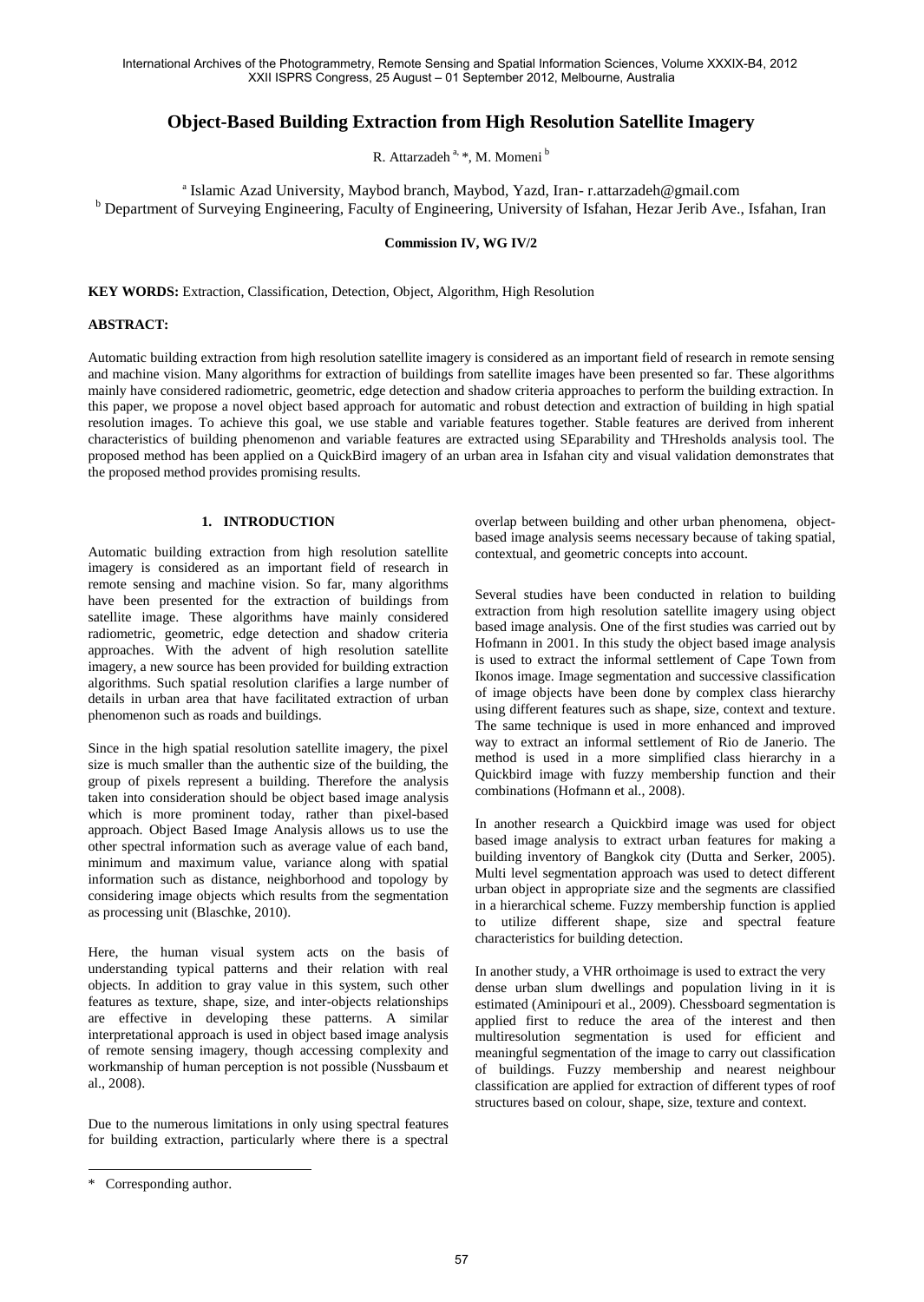### **2. BUILDING EXTRACTION APPROACH**

### **2.1 Principle**

The presented paper tends to extract building using object based image analysis considering human visual system workmanship.

The proposed algorithm considers a phenomena as a building while observing a satellite image in an object-based approach (not a pixel-based approach) that: 1) has a regular geometric shape, 2) has homogenous building body and a significant variation in transition to close neighbourhood, and 3) is high and consequently has a direct neighbourhood with shadow.

In this paper, those features that have derived from this definition are so called stable features. Stable features in a general algorithm may be implemented on images from different areas and with different sensors as a stable part. In this general algorithm, since buildings shape and construction materials vary even in the same geographical regions, a flexible core is proposed to cover the image under study. Features leading to optimal separation of building class and other classes (two by two) in the image are extracted in this section. This paper classifies these features as variable features. To extract these features, it is essential to use an analysis tool. SEaTH analysis tool presented by Nussbaum has been used in this paper. In this method by using Jeffries-Matusita measure, features are extracted as optimal features in appropriate separation of probability distribution function for the training samples belonging to different classes.

Thereafter, using aforementioned method and choosing image objects belonging to building class and other classes detected in the image, features leading to optimal separation between building class and other classes and the required threshold are determined for reaching such separation.

Algorithm mentioned above is shown in the following figure:



#### **2.2 Data**

The described methodology has been applied on QuickBird multi spectral images of an urban area in Isfahan city (figure 2). As observed, this image includes buildings with different size, roof, shape and arrangement.



Figure 2. The original image

#### **2.3 Segmentation**

At the first stage an image to be analysed is segmented into individual image objects in an object based approach (Nussbaum et al., 2008). The image pixels from the image are grouped to form objects in a segmentation process. The created image objects should present the objects in reality. In this research multiresolution segmentation algorithm has been used to create image objects. multi-resolution segmentation is a bottom up region-merging technique starting with one-pixel objects. In numerous subsequent steps, objects are grouped into a larger object based on spectral similarity, contrast with neighbouring objects, and shape characteristics of the resulting object. In each step, that pair of adjacent image objects is merged which results in the smallest growth of the defined heterogeneity. If the smallest growth exceeds the threshold defined by the scale parameter, the process stops (Benz et al., 2004). In this algorithm, the proximity degree of gray value to each other in an image object is determined by Scale Parameter. The bigger this scale parameter value, the smaller this proximity becomes and so the size of the objects will be bigger. In this study, in a trial and error process, in order to obtain optimal results, the value of this parameter has been considered 40. It is to be noted that choosing appropriate scale parameter prevents over and under segmentation, though accessing ideal segmentation considering this fact that there is numerous image objects with different heterogeneity in a satellite image is not possible. Selected scale parameter considers colour and shape factor simultaneously. Though, in many cases the colour factor is the most effective parameter in the creation process of image objects, considering shape factor leads to quality improvement of the produced objects. In this research, colour factor is weighted with 0.7 and shape factor is weighted with 0.3. It is mentioned that shape factor is divided into two parameters of smoothness and compactness and both weights are considered 0.5 in this case study (figure 3 and figure 4).

Figure 1. Workflow of the proposed method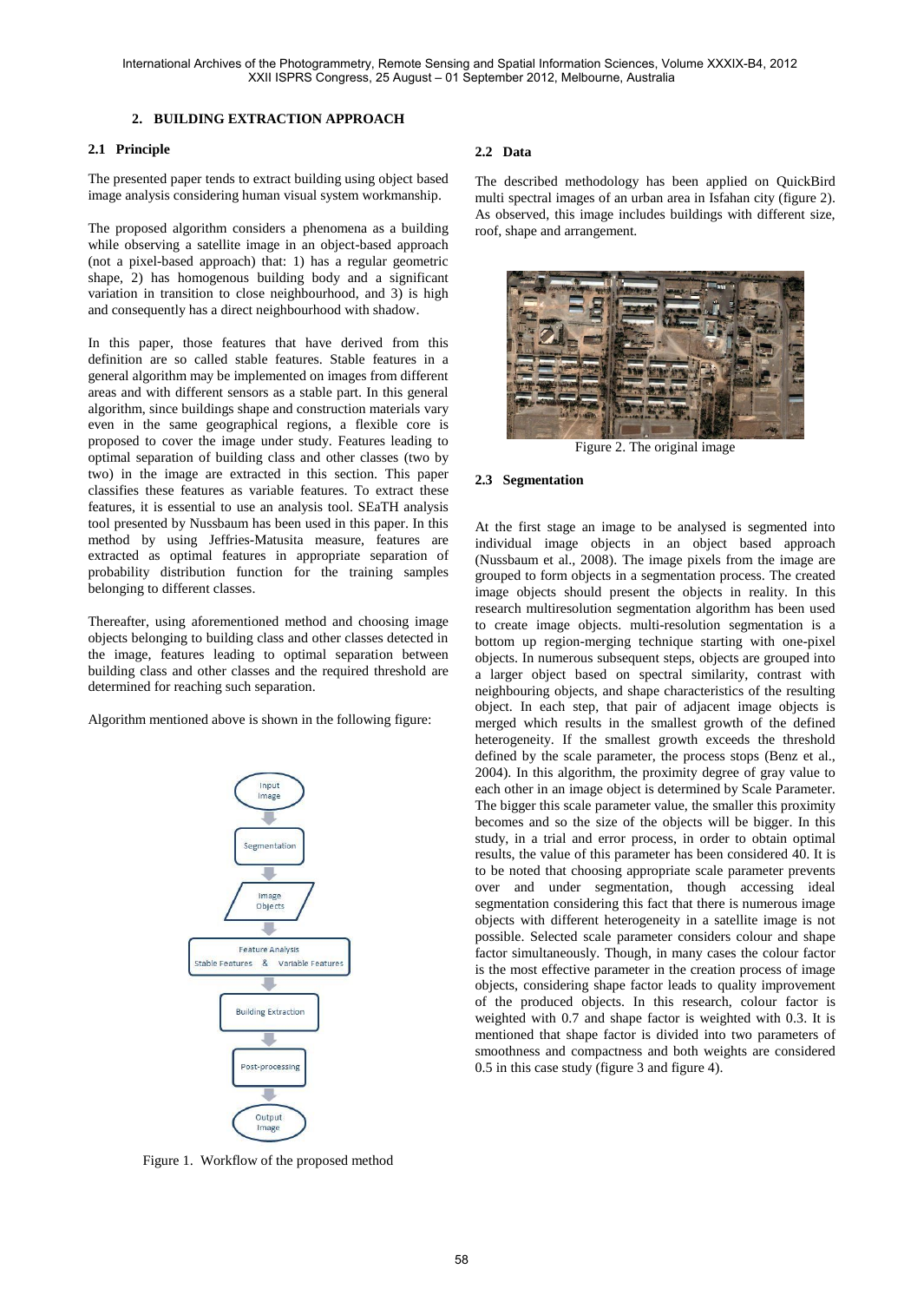

Figure 3. Segmented image



Figure 4. Subset of segmented image

# **2.4 Feature Extraction**

As mentioned earlier, stable features are defined and variable features are extracted in this stage. In this paper, considering building definition, characteristics such as regular geometric shape, strong edge, and neighborhood with shadow are considered as stable features that are almost implemented in all cases by some little changes.

In this image considering this fact that all buildings in the image are rectangular, the similarity of objects to rectangle is considered as one of the stable features. In order to extract strong edges, canny edge detection algorithm with appropriate threshold has been utilized that results in keeping the objects that belong to building class. In the next stage, shadow is extracted by the rules that presented by Nussbaum (figure 5). Direct neighborhood with shadow is considered as one of the stable features in this algorithm. This feature derives from inherent characteristic of building as a high phenomenon. Features presented by Nussbaum to detect shadow are as follows:

**Features Threshold Ratio R4**  $> 0.199$ Relative Border to brighter neighbors  $=1$ Table 1. Classification rules of shadow class presented by Nussbaum



Figure 5. Detected shadows

Further, variable features that lead to optimal building detection are extracted by SEparability and THresholds tool. The feature analyzing tool SEaTH identifies characteristic features with a statistical approach based on training objects. These training objects represent a small subset out of the total amount of image objects and should be representative objects for each object class. The statistical measure for determining the representative features for each object class is the pairwise separability of the object classes among each other. Subsequently, SEaTH calculates the thresholds which allow the *maximum* separability in the chosen features (Nussbaum et al., 2008). Here, choosing training samples of building class and other classes in the image such as vegetation, road, wasteland, etc, features that result in optimal separation of probability distribution function between building class and other classes (two by two) are determined as optimal features with appropriate threshold.

Extracted variable features from this image have been presented in the following table:

| <b>Features</b>         | <b>Threshold</b> |
|-------------------------|------------------|
| Ratio B2                | > 0.338          |
| <b>Ratio B4</b>         | < 0.229          |
| <b>Mean NDVI</b>        | < 0.019          |
| Length                  | &80              |
| <b>Rectangular Fit</b>  | > 0.8            |
| <b>GLCM Homogeneity</b> | > 0.07           |
| Area                    | 1200             |

Table 2. Extracted variable features in this case study

Objects qualifying all the above conditions are identified as building based on extracted features (stable and variable).

#### **3. EVALUATION AND DISCUSSION**

As mentioned before, algorithm presented in this paper as a general algorithm can be implemented on high resolution satellite imagery in different areas. Central core of this algorithm includes stable and variable features. In this section, stable features have been derived from inherent characteristic of building. Variable features are also extracted by an analysis tool for optimum separation of building class from other classes in the studied image. Using stable and variable features together in a central core provide the possibility to generalize this algorithm. It is worth mentioned that changing the threshold value of stable features for extraction of strong edges and/or proximity degree of pre-defined geometric shape and even any shape other than rectangle prevents the user from making no changes in these features. Of course, this problem seems to will limit complete transferability of classification model to other data sets.

It is to be noted that determining Scale Parameter for segmentation in a trial and error process according to importance of the produced objects in all the next stages, giving a solution to obtain the scale parameter in an automatic process has a significant effect on algorithm automation process.

Though, in this algorithm, it has been tried to extract all buildings in the image by considering stable and variable